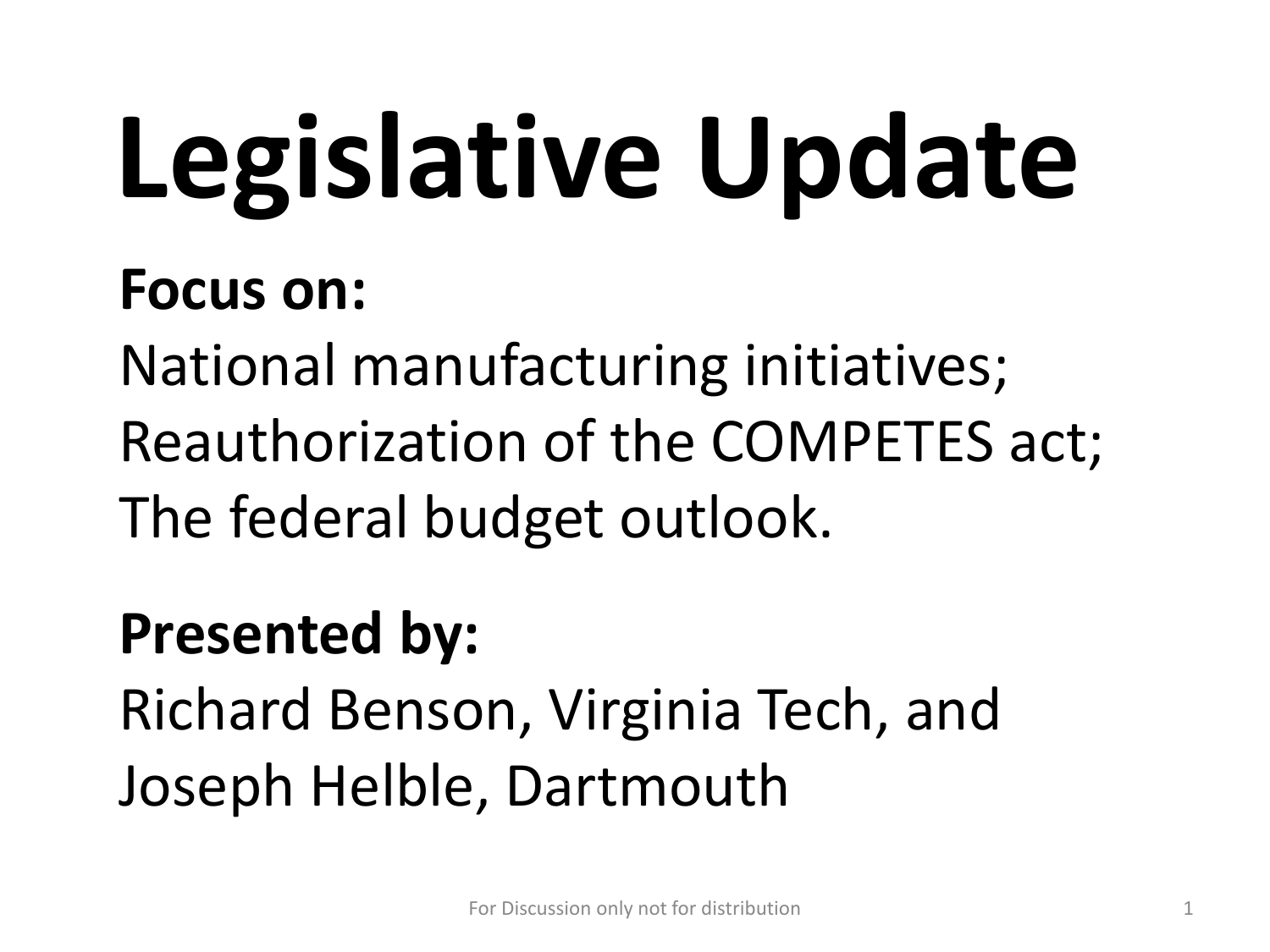## **The "Secret Decoder Ring" for Manufacturing Initiatives**

- **NNMI** = National Network for Manufacturing Innovation;
- **MII** = Manufacturing Innovation Institute;
- **NAMII** = National Additive Manufacturing Innovation Institute;
- **PCAST** = President's Council of Advisors on Science and Technology;
- **AMP** = Advanced Manufacturing Partnership.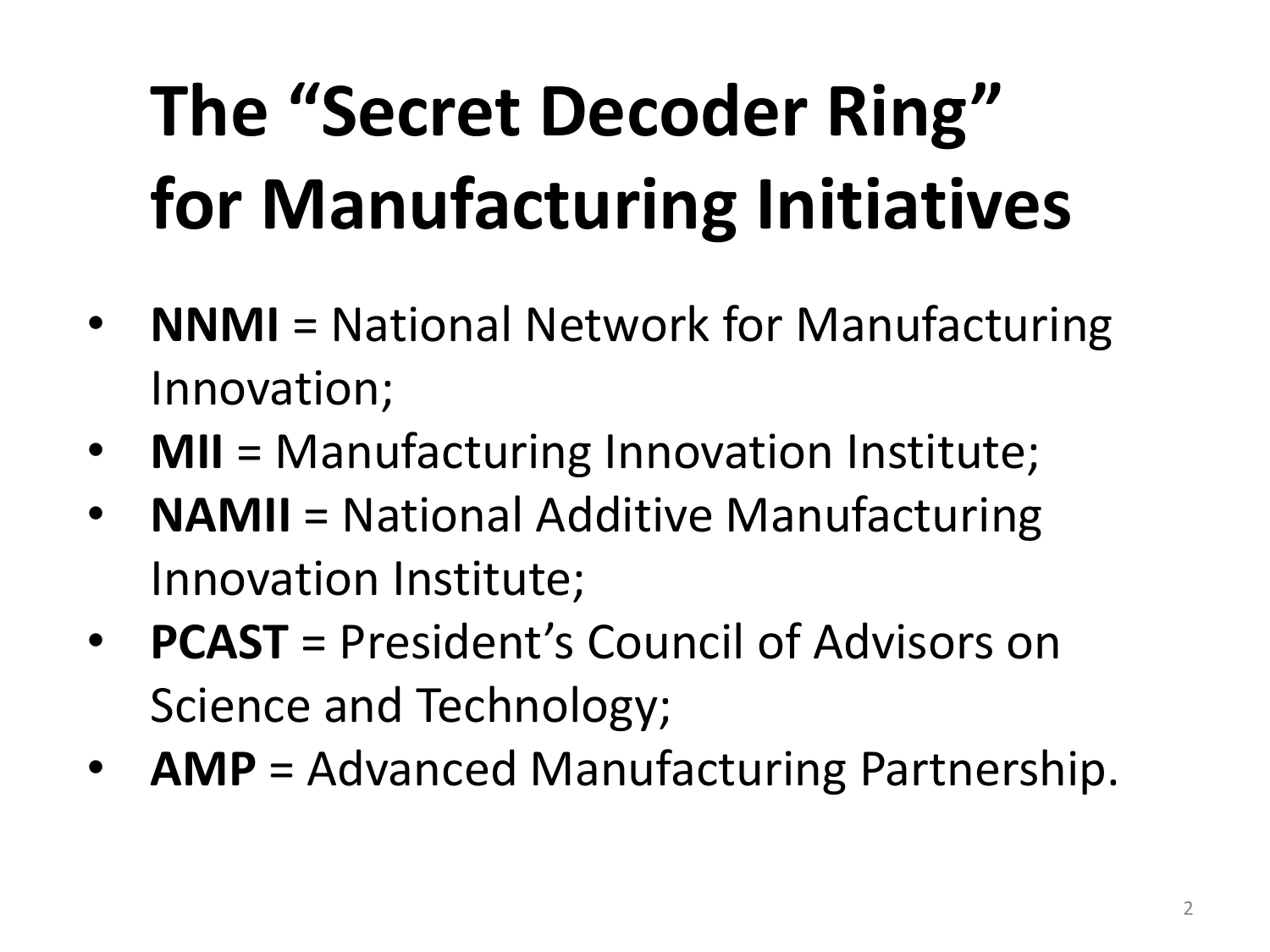#### **Call to Establish a National Network of Manufacturing Innovation Institutes (MII)**

The AMP Steering Committee proposes the formation of MIIs as public-private partnerships to foster regional ecosystems in advanced manufacturing technologies.

REPORT TO THE PRESIDENT ON CAPTURING DOMESTIC COMPETITIVE ADVANTAGE IN ADVANCED MANUFACTURING

Executive Office of the President

President's Council of Advisors on Science and Technology

**IULY 2012**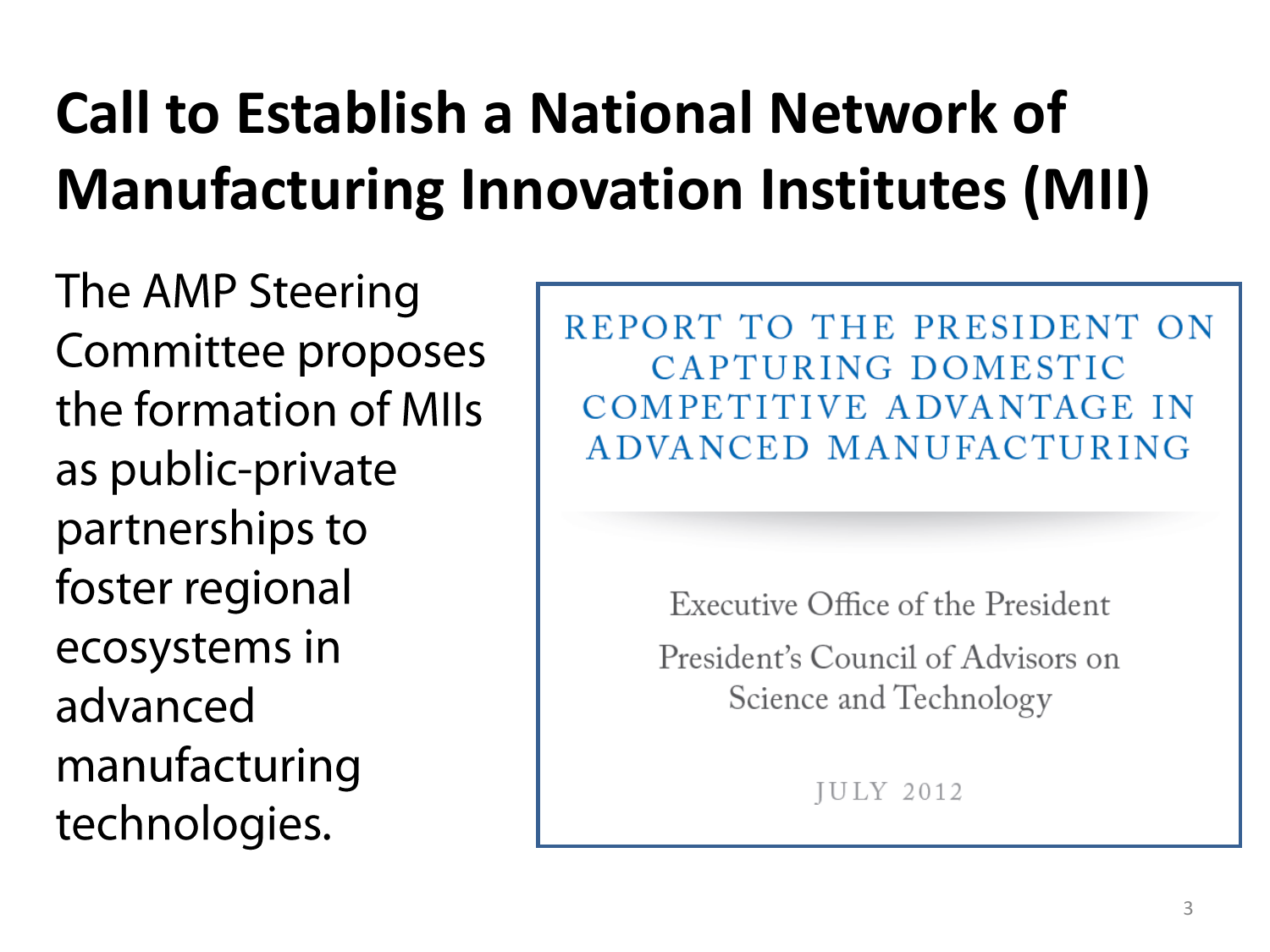#### **The first MII is the National Additive Manufacturing Innovation Institute (NAMII), lead by Case Western Reserve University**





#### **Why 3-D Printing Matters for "Made** in U.S.A."

The federal government plans to increase funding to institutions researching 3-D printing, a technology the White House hopes will boost U.S. manufacturing By Jeremy Hs + and Tech News Daily

#### tech@media

A rise in 3D printing technology won't mean a "Star Trek" replicator in every home to make whatever Americans desire. But the White House has bet big on the idea that 3D printing can revolutionize U.S. manufacturing from within the heart of the Midwest's "Rust Belt" once known for its shuttered steel mills.

President Barack Obama's proposed \$1 billion bet on a manufacturing innovation network hinges upon places such as Case Western Reserve University in Cleveland, where the



Image: Kristina Collins, Case Western Reserve **University** 

whirring sounds of 3D printers and laser cutters filled the engineering department's invention center on a late Friday afternoon. The university is one of many partners in the federally funded National Additive Manufacturing Innovation Institute  $(NAMII)$  – a \$30 million pilot institute aimed at boosting 3D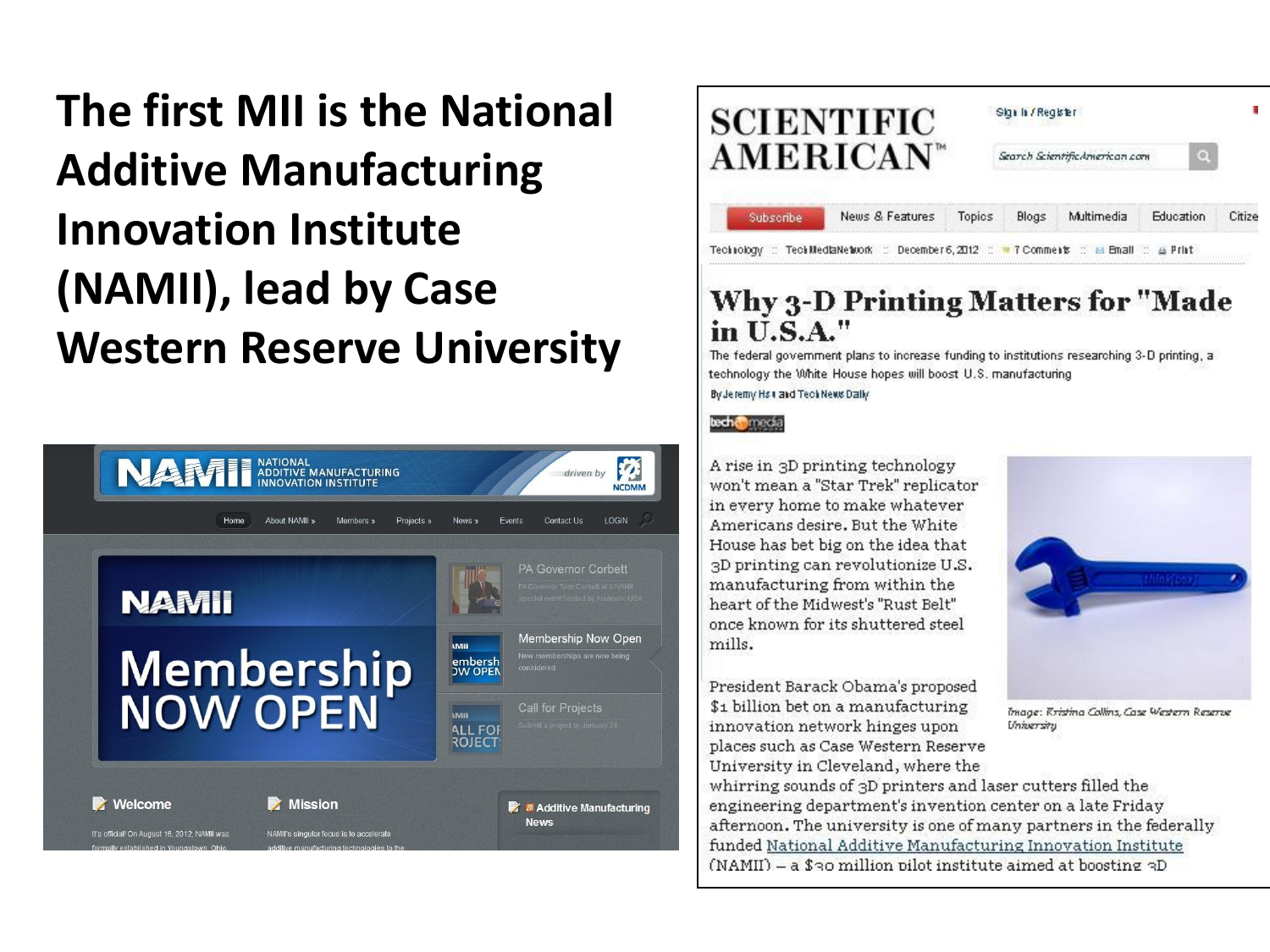### **Early Reviews on the NAMII**

**According to James D. McGuffin-Cawley** Chair of the Department of Materials Sci. & Engr. Case Western Reserve University

"The NAMII … has already resulted in cross institutional collaboration between Ohio universities – notably CWRU, Akron, and Youngstown State."

"The desired impact seems to be happening."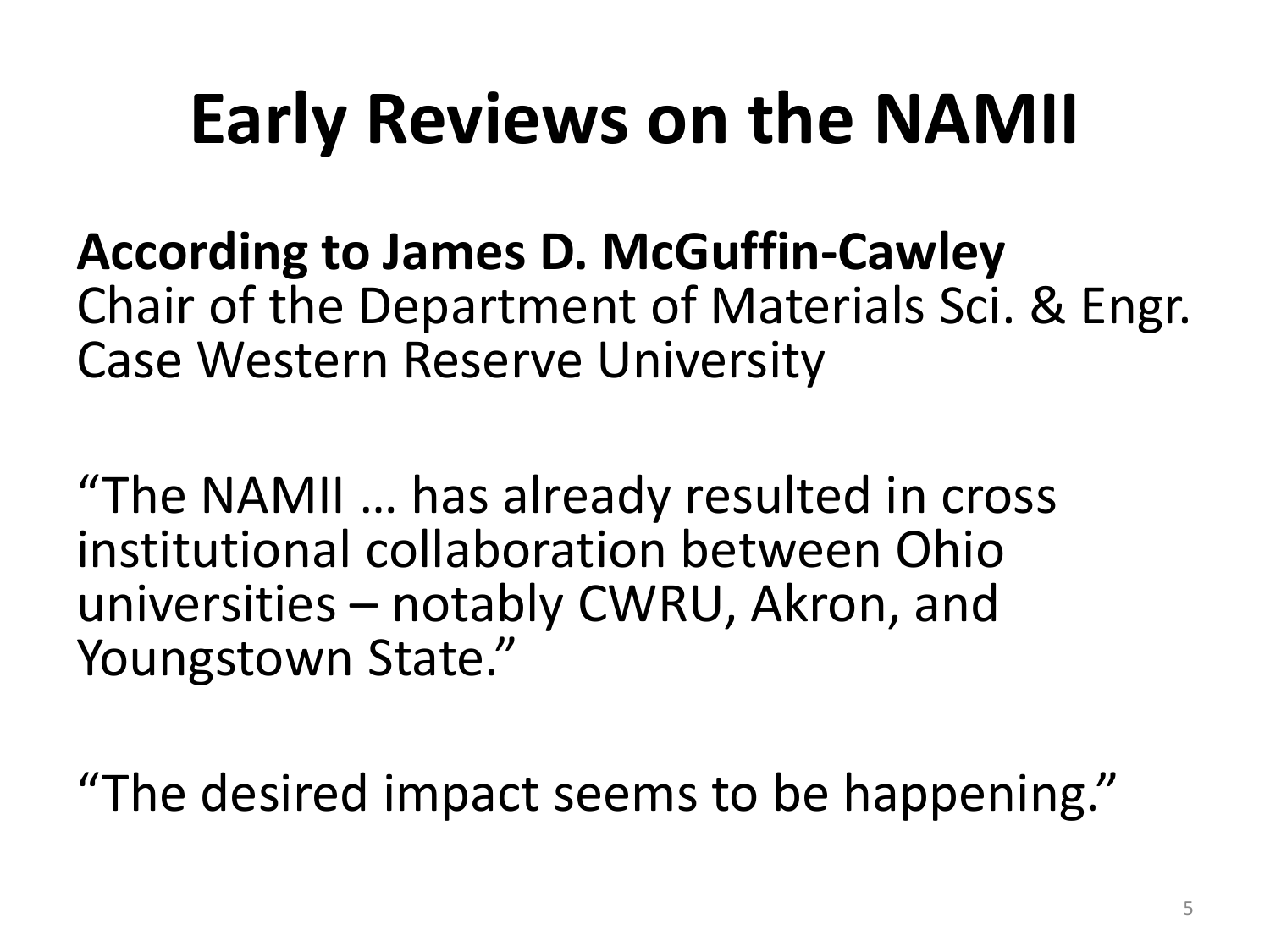## **And Another Review of the NAMII According to Lisa Camp, CWRU:**

"We have had a number of companies who never considered additive manufacturing as part of their business processes, and thus it has started new conversations about the role of this technology in the region. Timken, Lincoln Electric, Goodyear, are just a few of those now looking at additive differently. If our job in NAMII is to help bring innovation into the manufacturing sector, the conversations and activities it has already enabled is just a glimpse of what this could mean for the Tech-Belt."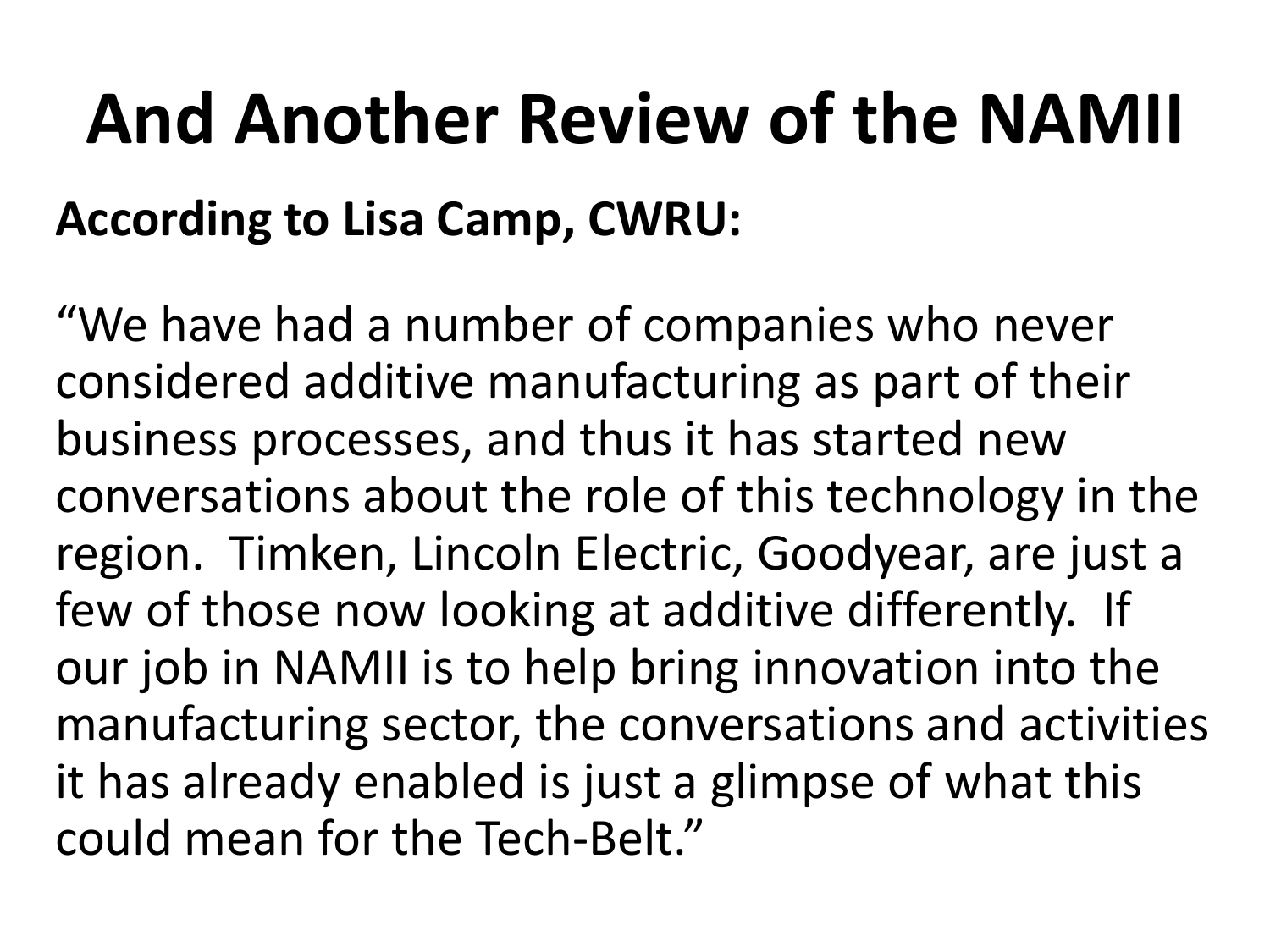## **NNMI Legislation**

#### **A bill, first introduced by Senator Sherrod Brown of Ohio in 2012 is likely to be reintroduced in 2013.**

Based on reports on the NAMII the concept appears to have great potential to impact manufacturing in the US and engineering research and education.

To require the Secretary of Commerce to establish the National Network for Manufacturing Innovation and for other purposes.

#### IN THE SENATE OF THE UNITED STATES

Mr. BROWN of Ohio introduced the following bill; which was read twice and referred to the Committee on

#### **A BILL**

- To require the Secretary of Commerce to establish the National Network for Manufacturing Innovation and for other purposes.
	- Be it enacted by the Senate and House of Representa--1
- 2 tives of the United States of America in Congress assembled,
- 3 **SECTION 1. SHORT TITLE.**
- 4 This Act may be cited as the "National Network for
- 5 Manufacturing Innovation Act of 2012".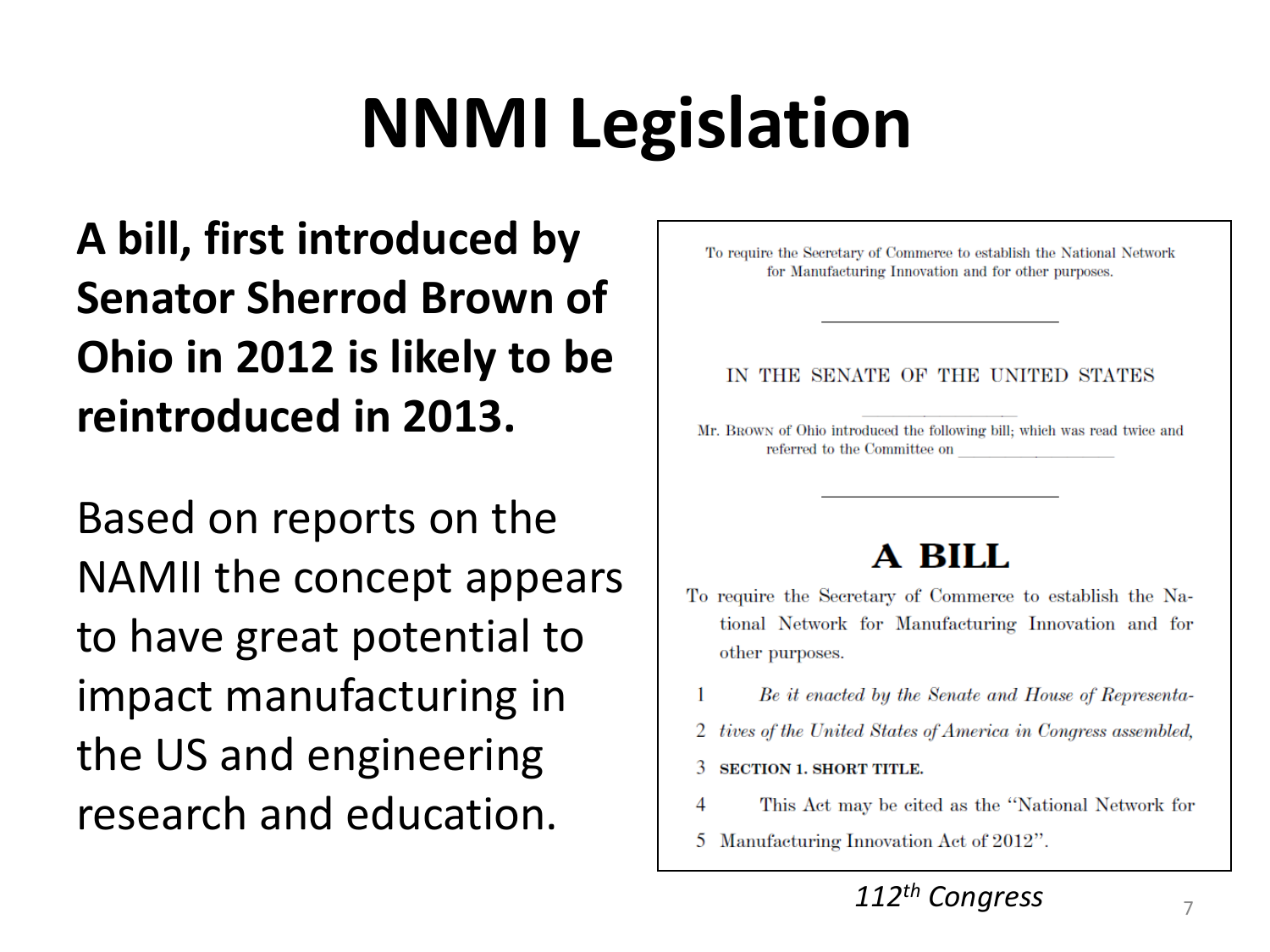## **Other Manufacturing Legislation**

**H.R.375 and S.63 -- Make It In America Manufacturing Act of 2013**  *Rep. David Ciciline, D-R.I. and Sen. Kirsten Gillibrand, D-N.Y.* 

Would provide grants of up to \$20 million to states or regional partnership for strategies – e.g. revolving loans, training, promoting exports – to enhance manufacturing.

**H.R.394 -- Nanotechnology Advancement and New Opportunities Act**, *Rep. Michael Honda, D-CA.*

Provides for public-private partnerships funded by tax credits and Commerce Department grants. Partnerships would fund research and development and establishment of incubators. Sets up a nanotechnology startup advisory council.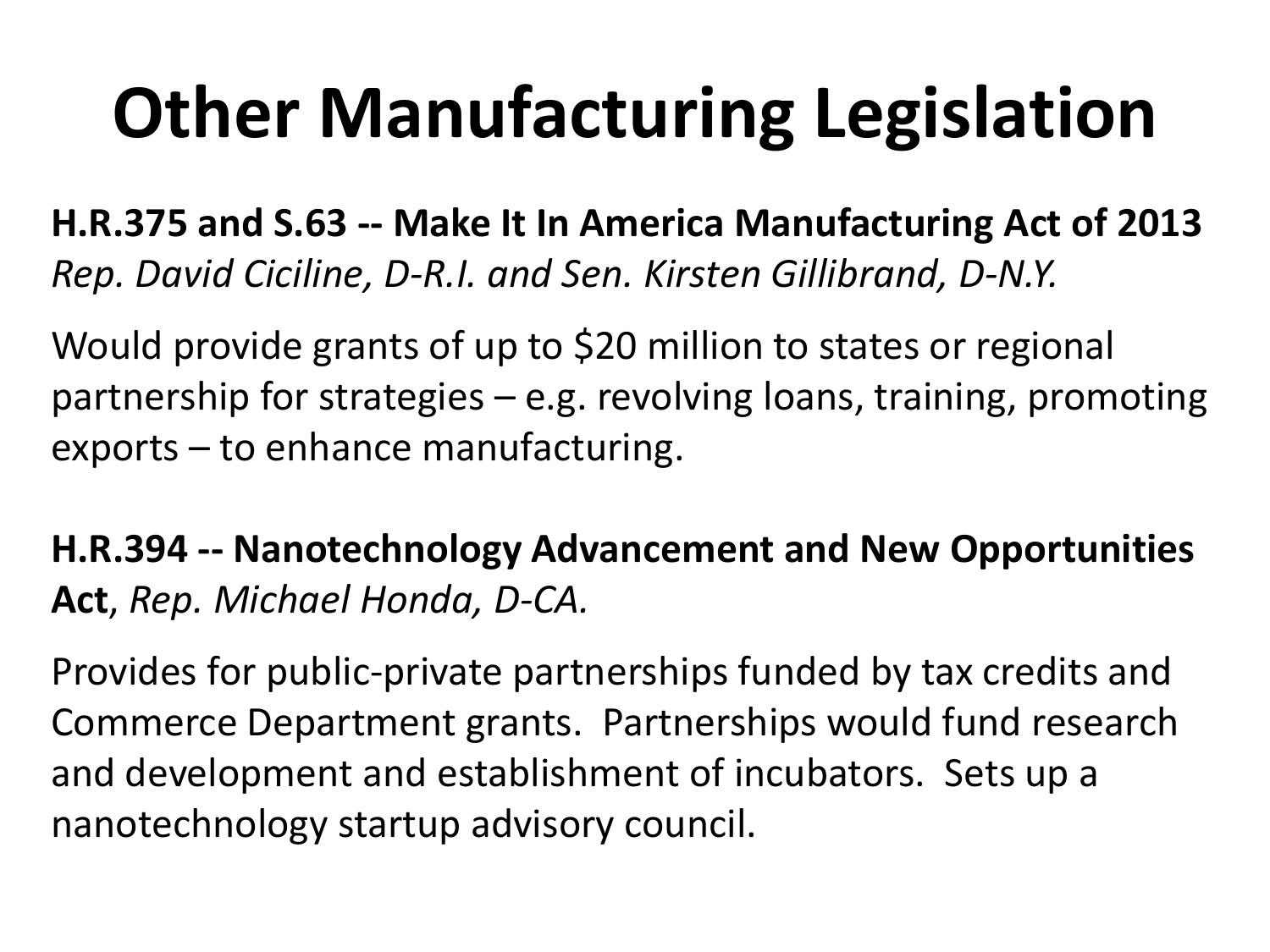### **Supportive statements that you might make on Wednesday about the NNMI**

- Manufacturing is important to economy
- Manufacturing is necessary to maintain engineering capacity
- Collaboration is the key to innovation in manufacturing. Examples Fraunhofer and SEMATECH
- A federal role helps capture the full value of investments in engineering research and education.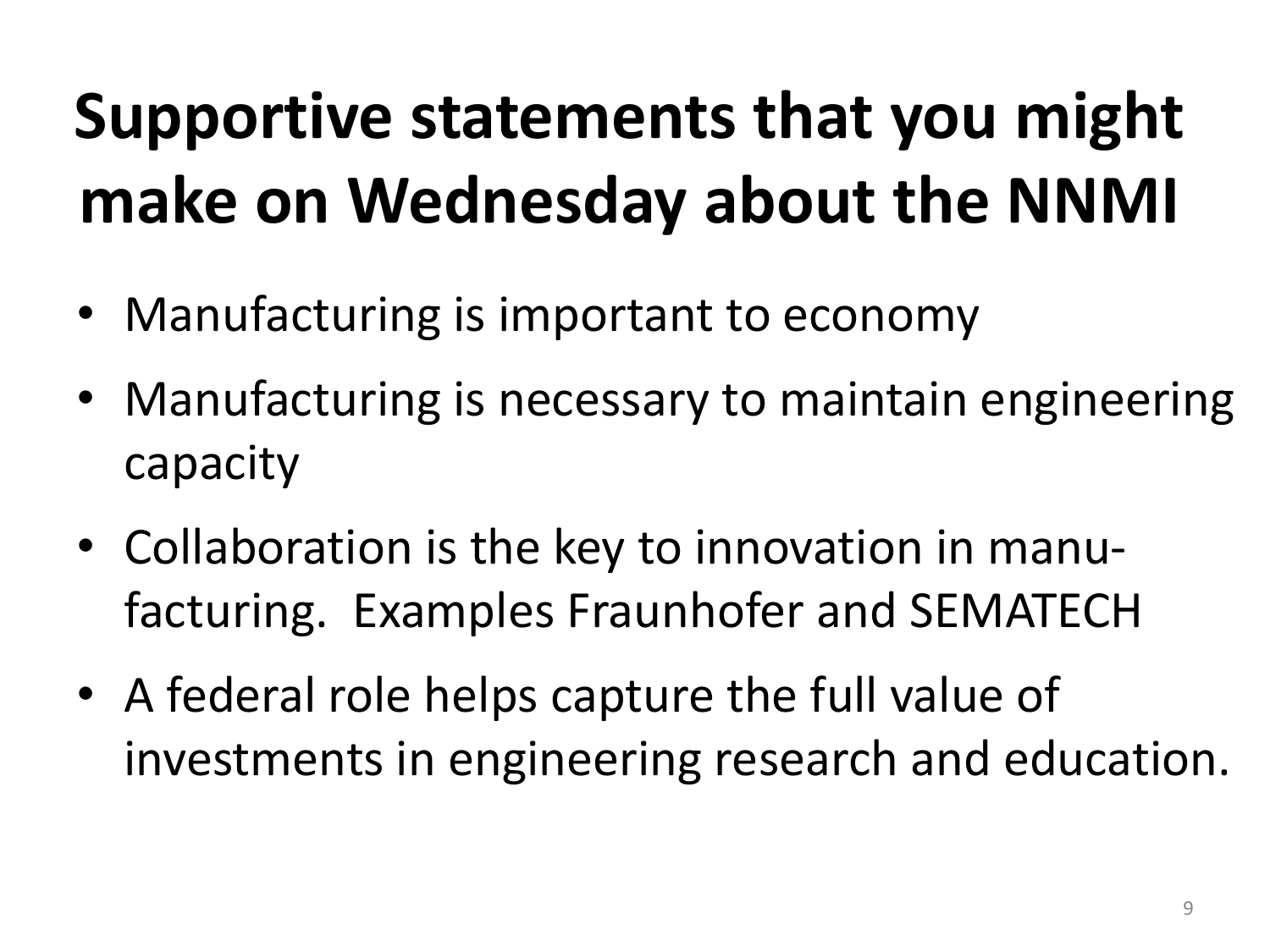### **Oppositional statements that you might hear on Wednesday about the NNMI**

- The concept is good but where will the funds come from?
- The government does not have a role here; other policy approaches are more appropriate.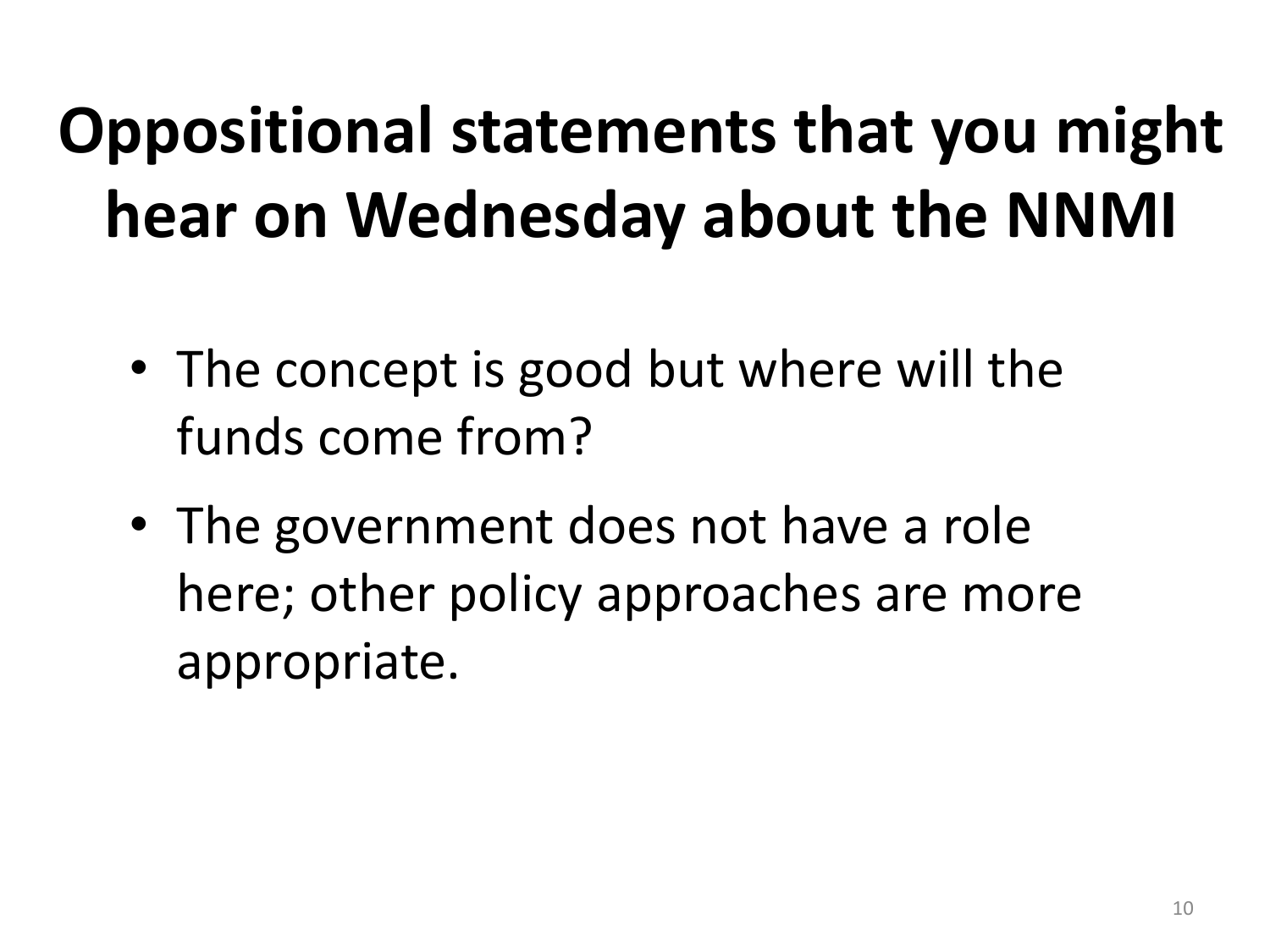## **An Argument for Proximity**

"These linkages between manufacturing and innovation mean that the success of knowledge-based services like R&D often depends on the success of domestic production activities. As President George W. Bush's Council of Advisors on Science and Technology put it, **'The proximity of research, development, and manufacturing is very important to leading-edge manufacturers.'**"

**DAVID M. HART, STEPHEN J. EZELL, and ROBERT D. ATKINSON, "Why America Needs A National Network for Manufacturing Innovation," December 2012.**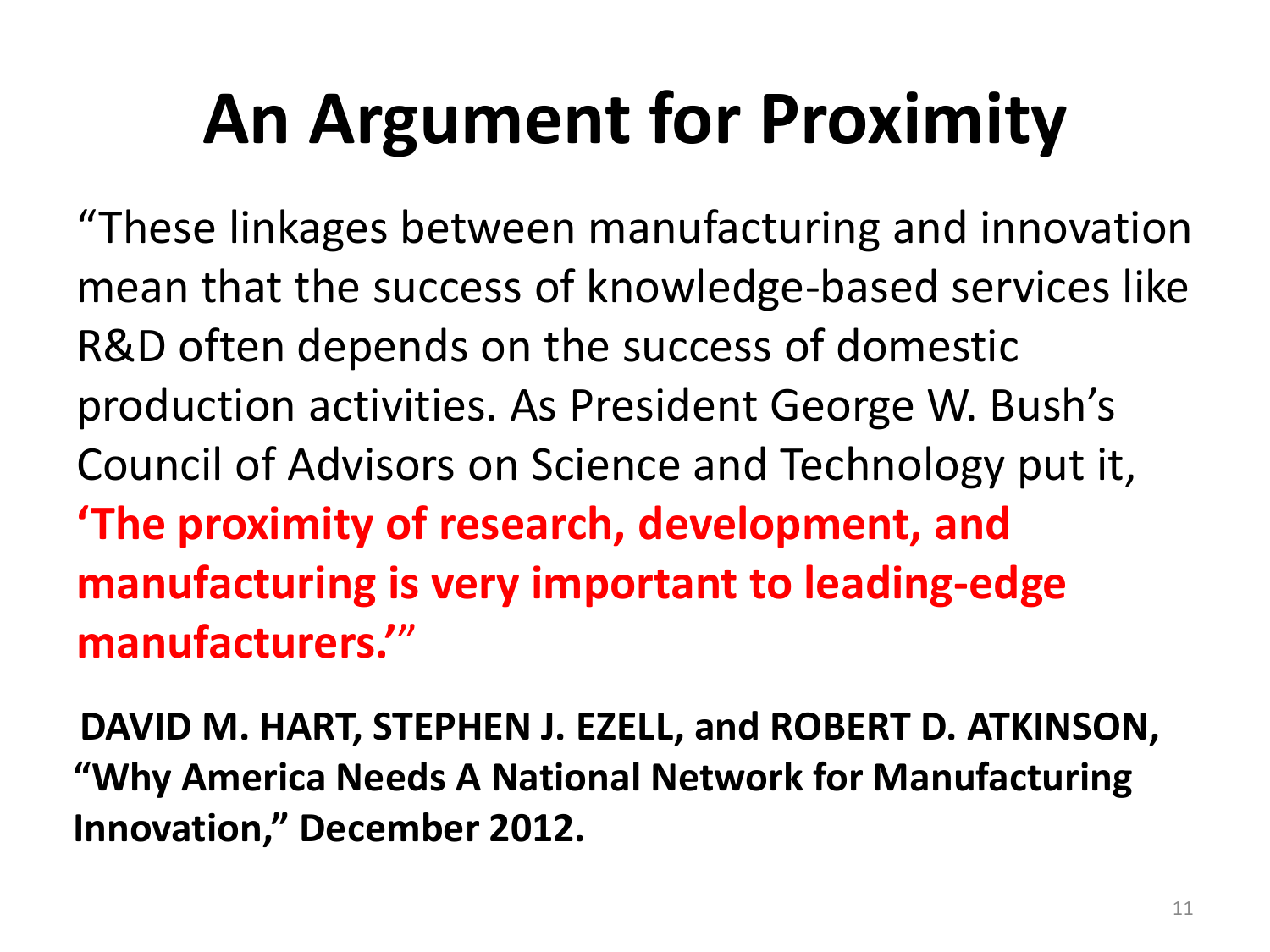## **The AMP Steering Committee's "Starter List" of MIIs (1/2)**

- Advanced sensing, measurement, and process control
- Advanced material design and synthesis, including nanomaterials, metamaterials, metals, coatings, ceramics
- Information technologies, including visualization and digital manufacturing
- Sustainable manufacturing
- Nano‐manufacturing (includes micro feature manufacturing)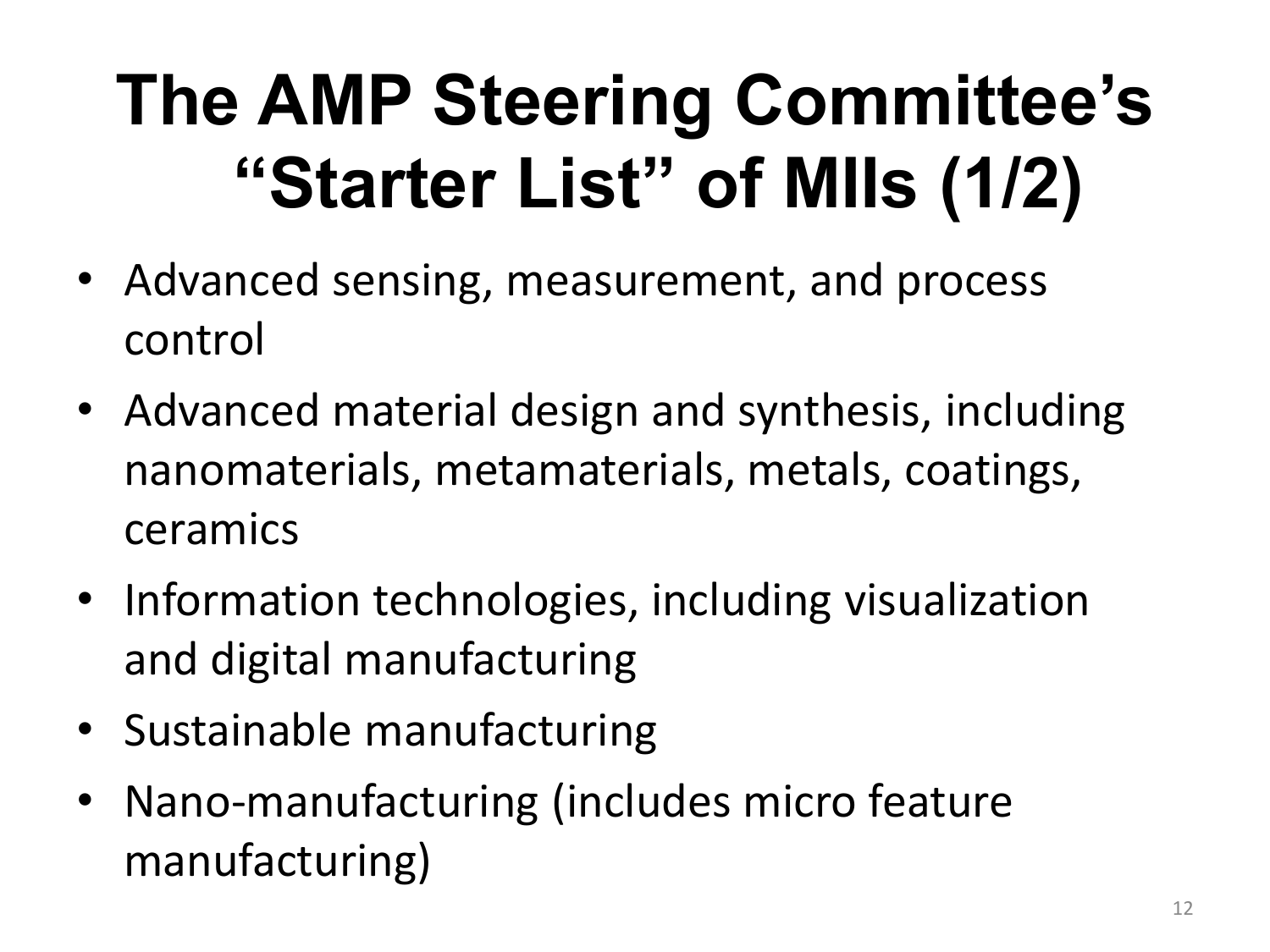## **The AMP Steering Committee's "Starter List" of MIIs (2/2)**

- Flexible electronics
- Bio‐manufacturing and bioinformatics, including proteomics and genomics
- Additive manufacturing
- Advanced manufacturing equipment (including testing)
- Industrial robotics
- Advanced forming (including near net shape manufacturing) and joining/bonding technologies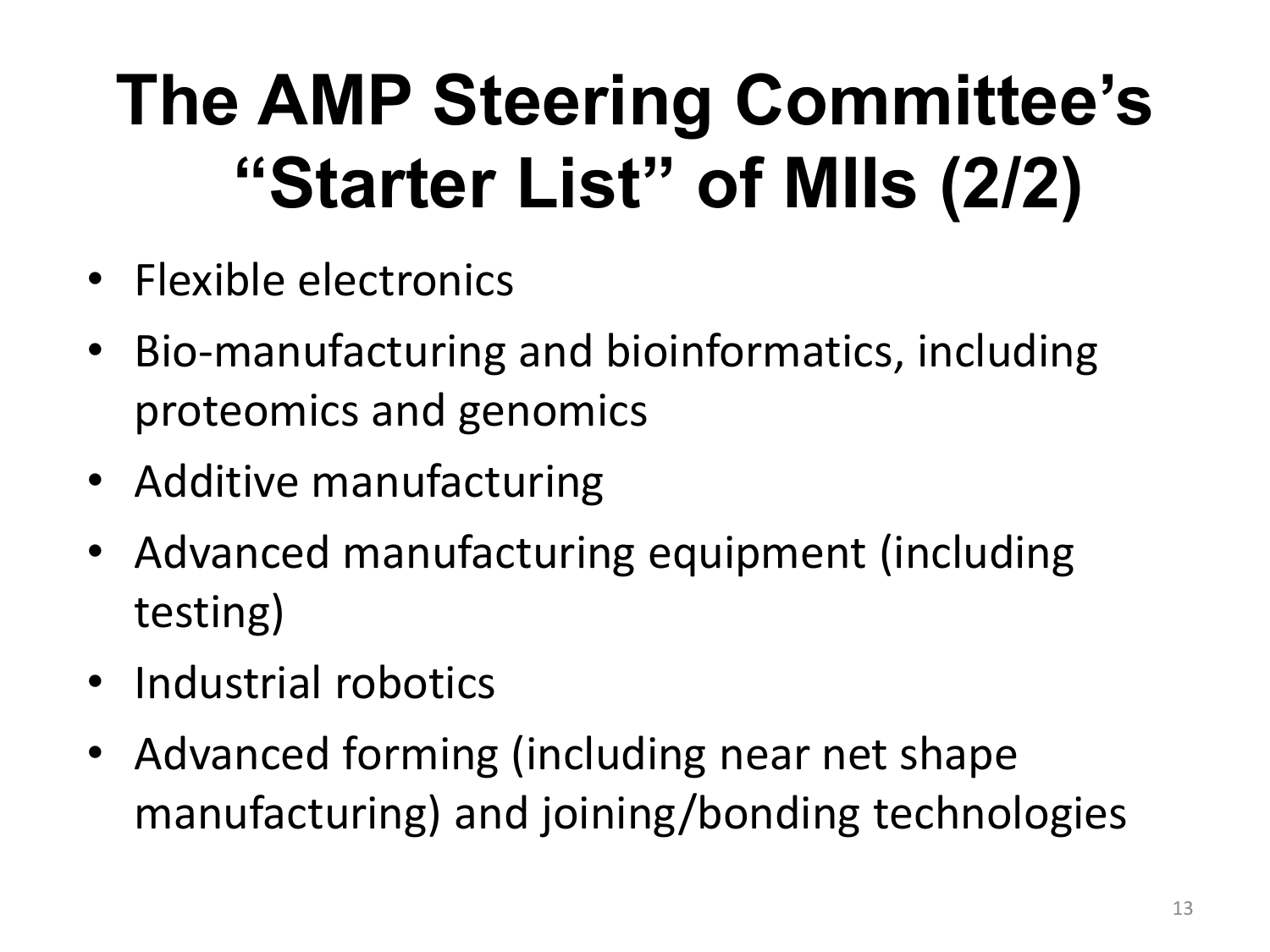### **Questions for Later Discussion**

What steps should the Engineering Deans Council take on the creation of a National Network of Manufacturing Innovation (NNMI)?

What should be the research priorities in advanced manufacturing? Is there anything that should be added or subtracted from the AMP Steering Committee "Starter List"?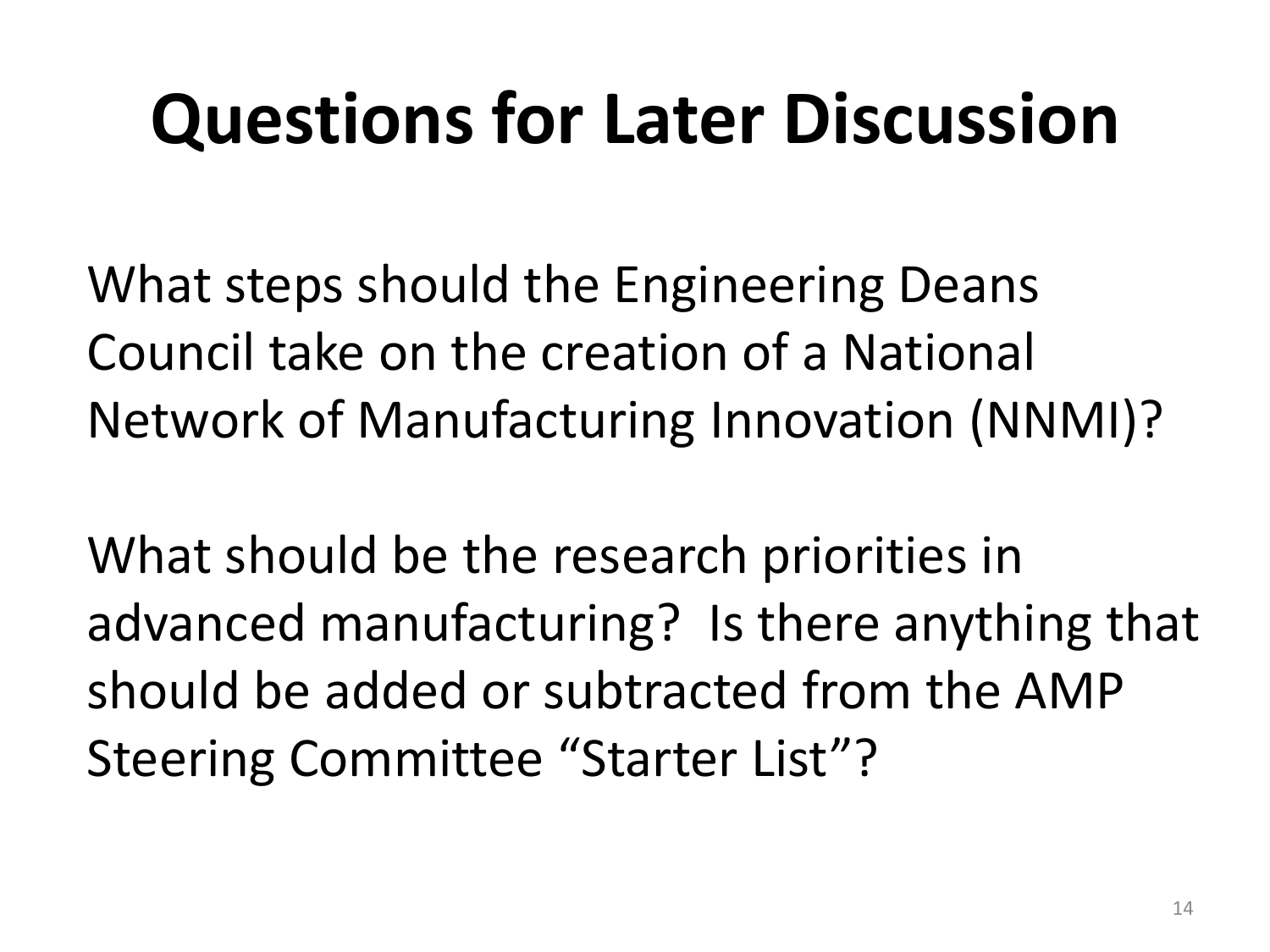#### **COMPETES**

- Some history
- Outlook for reauthorization



**PUBLIC POLICY BRIEFING** 

**AMERICA COMPETES: ACTS OF 2007 AND 2010** By Rood C. CHANELA GUERRA

#### **OVERVIEW**

The COMPETES acts of 2007 and 2010 were designed to improve the competitive position of the United States by festering scientific and technological innovation through, among other things, rapid increases in authorized funding for physical sciences and engineering research and the authorization of STEM education programs. Despite that the Administration and Congress agree on the need to invest in these areas, the current constrained fiscal environment and different views and priorities as to which programs to fund, and how much, have led to actual appropriations for targeted accounts to be noticeably lower than the funding levels authorized by either **Tanza** 

#### THE ORIGINAL COMPETES ACT

Signed into law on August 9, 2007, the America COMPETES Act (America Creating Opportunities to Maningfully Promote Excellence in Technology, Education, and Science Act) was the result of a bipatisan effort led by the House Science and Technology Committee to address American cconomic competitiveness through improving education and research lin the areas of math, science and foreign language. The effort was launched in response to recommendations from the 2005 National Academics report, Maing Shaue the Gathering Storm. The actimainly addressed concern about insufficient investment in science and engineering research, STEM education, and STEM weekfaren development.

The America COMPETES Actual/horized an increase federal science and engineering research. funding a support for kindergarten through postdoctoral education, and catablished the Advanced Nesearch Projects Agency-Energy (ARPA-E) and Discovery Science and Engineering Innovation Institutes, The also authorized funding increases for the National Science Foundation (NSF), the National Institute of Standards and Technology (NIST) laboratories, and the Department of Energy (DDE) Office of Science from PY2008 to PY2010.

|          | <b>AGENCY</b> | EXAMPLES OF IMPLEMENTED<br><b>RECOMMENDATIONS</b>                                                                                                                                                                                                             |
|----------|---------------|---------------------------------------------------------------------------------------------------------------------------------------------------------------------------------------------------------------------------------------------------------------|
| ż.       | <b>NIST</b>   | . TIP grants to small business and joint vertures.<br>. Double number of follows included in the<br>postdoc followship program.                                                                                                                               |
| ä        | NSP.          | . Grant program for associate degree-awarding<br>IHEs to recruit and train STEM mentors for<br>underresresented students.<br>* Grant applications to include plan for training<br>in othical research and description of<br>mentoring activities for postdoes |
| in.      | OSTP          | . National Science and Technology Summit                                                                                                                                                                                                                      |
| mđ<br>кt | <b>DOE</b>    | * Summer internship program at National Tabs<br>. National Labs program for STEM toachors<br>training related to DOE mission.<br>. Establishment of AN/A-E(S4S1Min PYD)                                                                                       |
|          | BD.           | * Expert panel on K-12 STEM education (NAS)<br>. Grants to start programs in STEM or foreign<br>languages that lead to degree with teacher<br>cotification (\$1M in Pros and \$1.1M in Pros)                                                                  |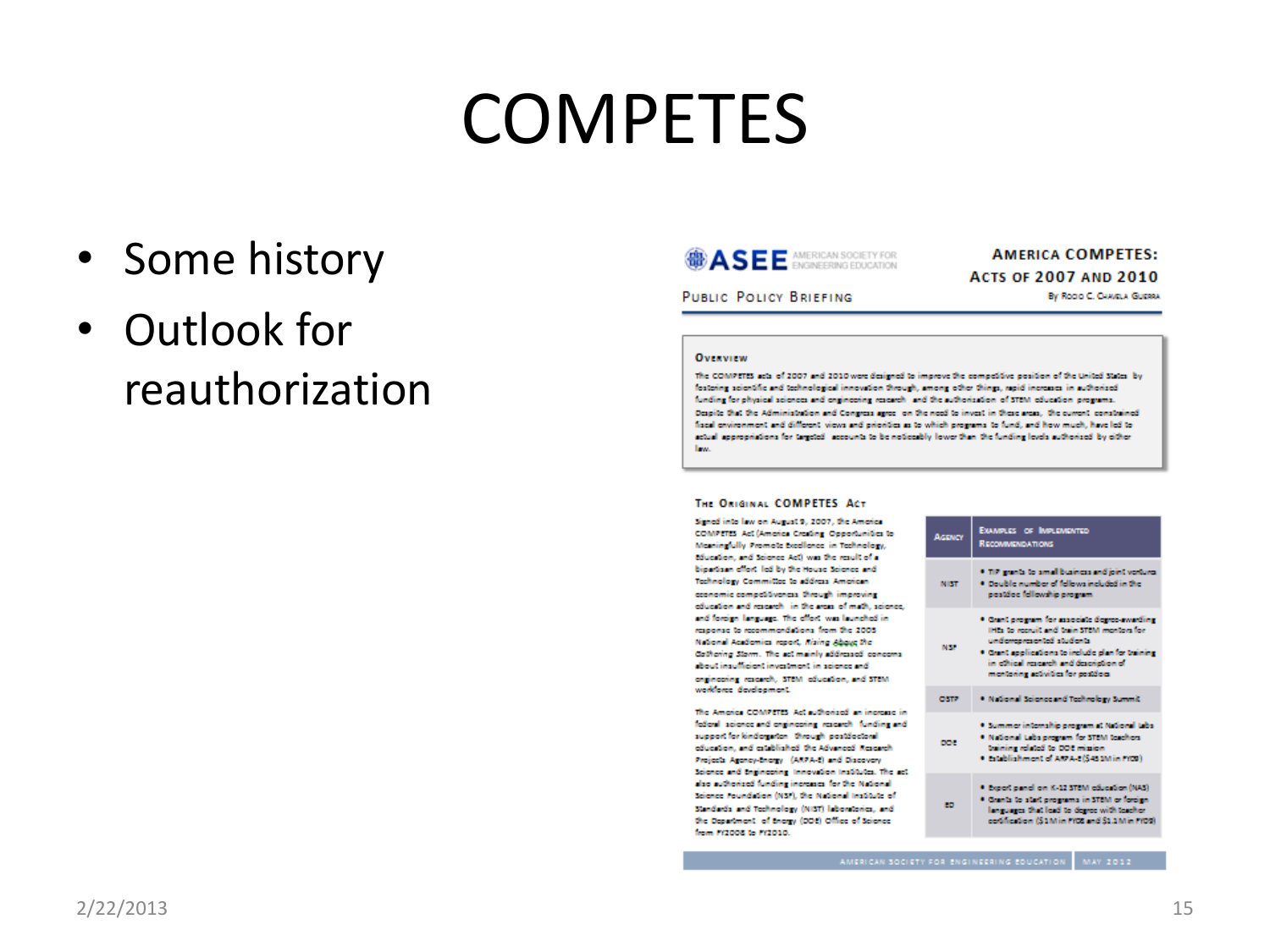## **History**

- America COMPETES 2010 retains the central policy thrust of the 2007 act: a commitment to increased funding for R&D in the physical sciences and engineering and to certain federal STEM education programs.
- New programs established by the reauthorization include the Regional Innovation Program, Loan Guarantees for Innovative Technologies in Manufacturing, and the STEM-Training Grant Program.
- COMPETES 2010 authorizes but funding (appropriation) has been and continues to be the challenge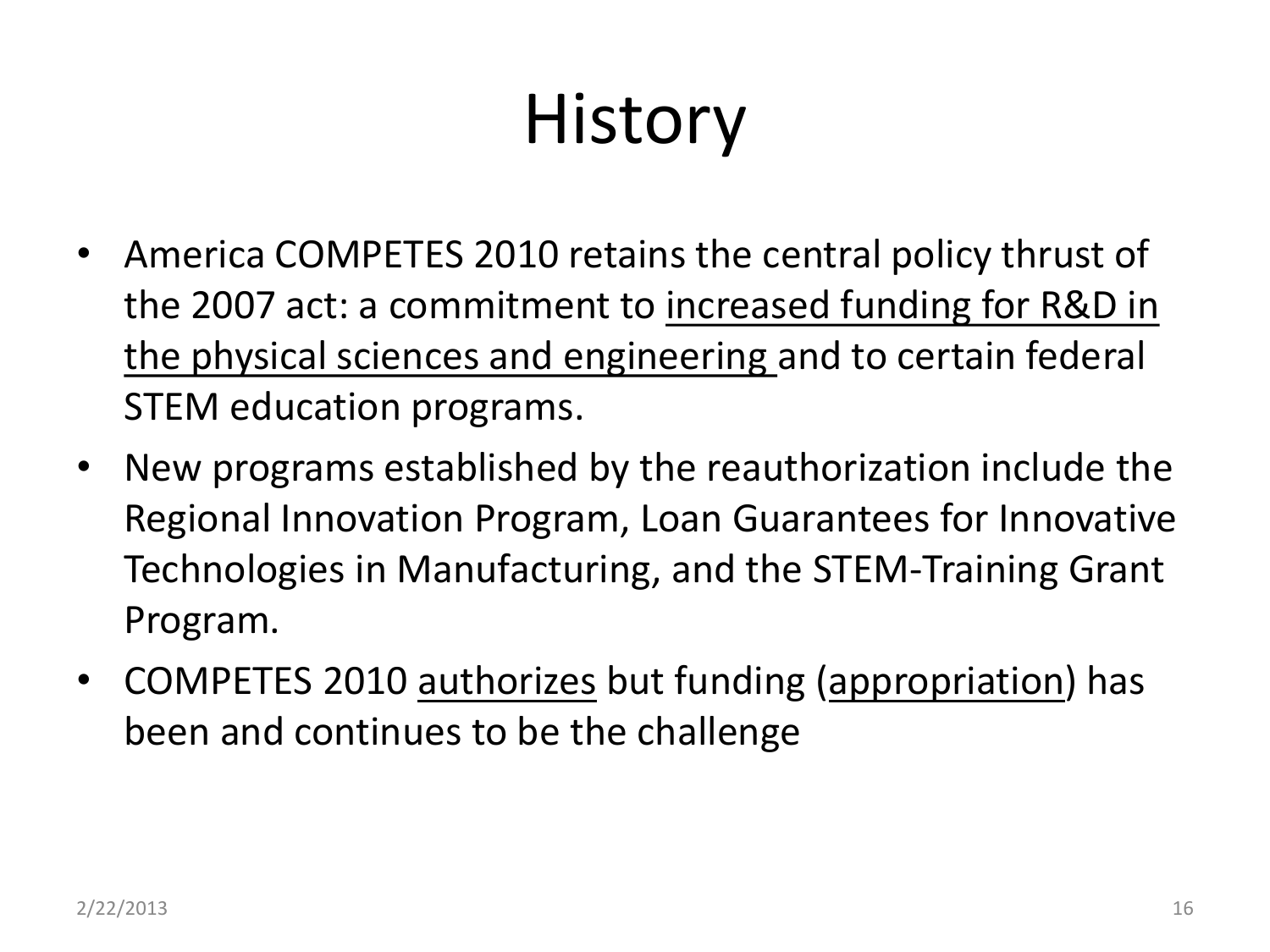#### **Reauthorization of COMPETES**

Looking for Bill late spring early summer covering:

**NSF** 

**NIST** 

DOE Office of Science

Energy R&D expected to be separate

#### Questions for the committee

- Bipartisan compromise?
- Authorization levels?
- Duration?
- Retain Commerce provisions?



Witnesses

**Hearing Charter** 

Mr. Richard Templeton, President and CEO, Texas Instruments

American Competitiveness: The Role of Research and Development

Dr. Shirley Ann Jackson, President, Rensselaer Polytechnic Institute

2318 Rayburn House Office Building Washington, DC 20515 | Feb 6, 2013 9:30am

Hearing will be Webcast live.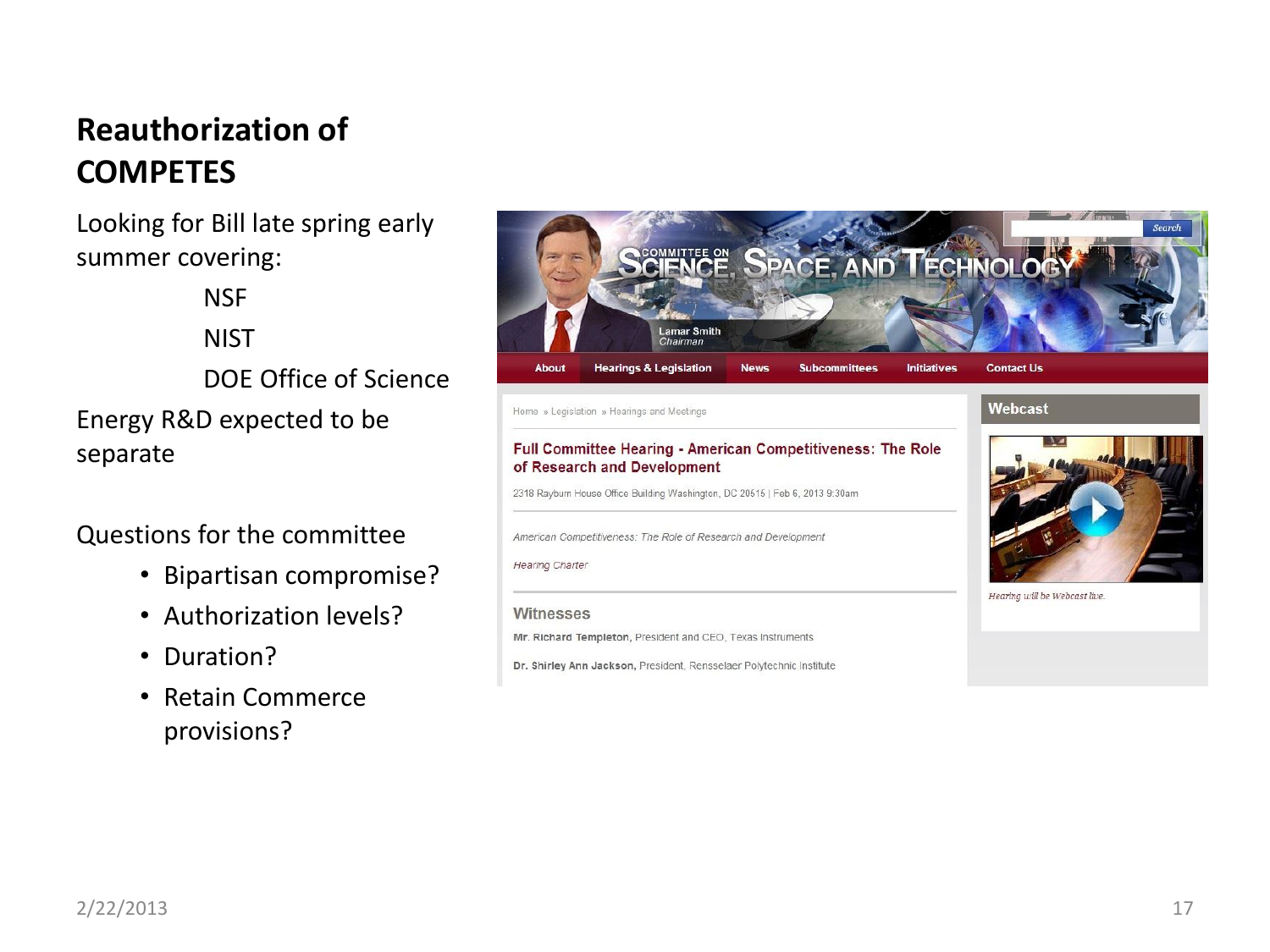#### House Science Committee - Feb 6\*

- We clearly need a new financial model that can overcome the so-called "valley of death," for **entrepreneurial, technology-based start-ups** - between venture funding and full-blown major investment -- when no financing is obtainable.
- Equally important is the **physical capital** that allows new technologies to be improved and scaled…— facilities for applied research – including shared infrastructure – for… prototyping and testing of new technologies, for the development of advanced manufacturing processes
- Clearly, the skilled labor demands of **advanced manufacturing** require that we make comprehensive education and retraining efforts a priority if the U.S. is to remain competitive
- COMPETES and advanced manufacturing– of continuing importance. Immediate challenge - sequestration

*\* S.A. Jackson, RPI, testifying before House Science, Space, and Technology Committee Feb. 6, 2013, on American Competitiveness and the Role of R&D*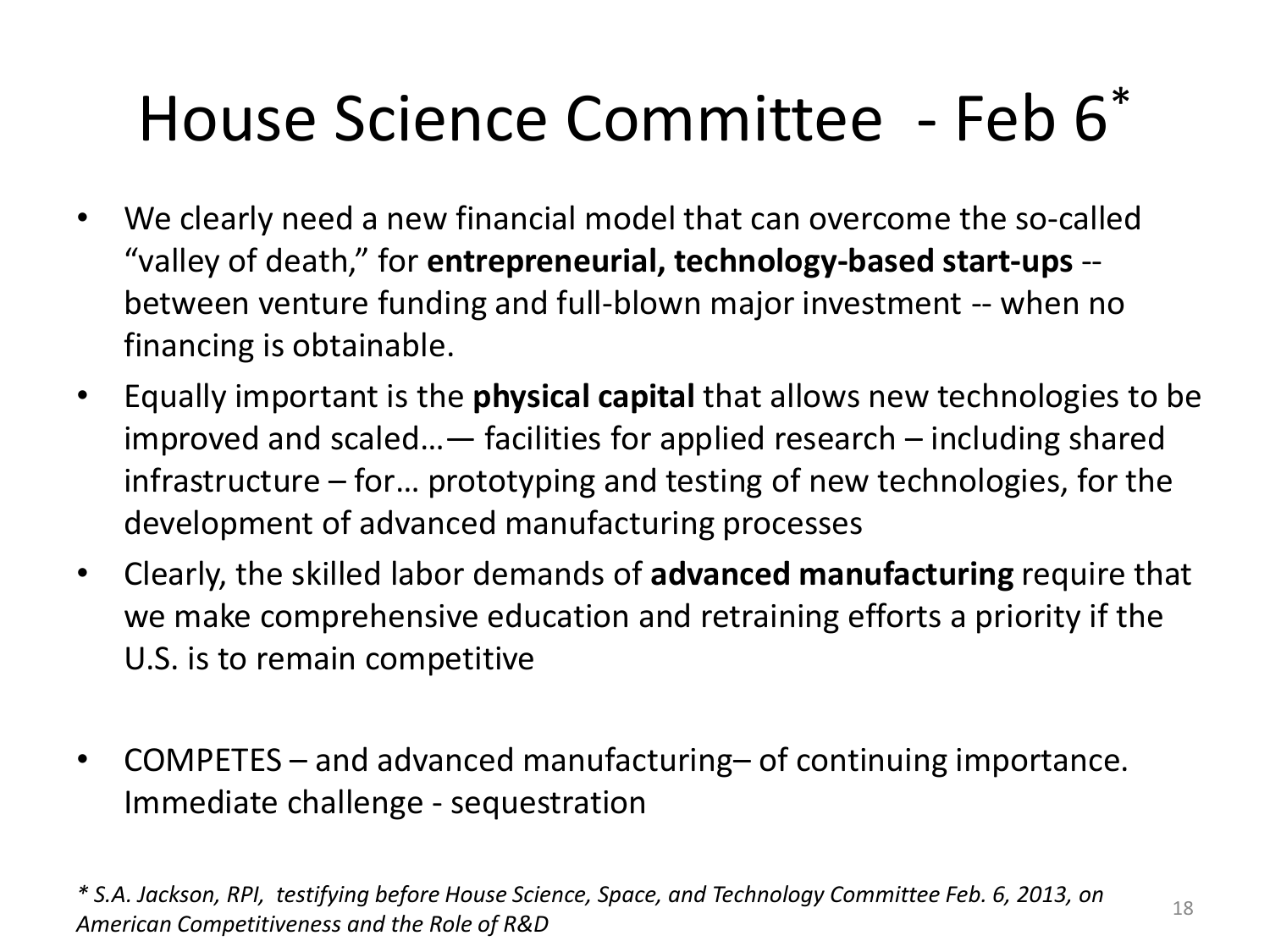#### **Sequestration**

- March 1 Deadline
- CR freezes spending at FY2012 levels until March 27th
- Lower caps on discretionary funding
- AAU talking points
- AAU/APLU letter



emag.org SCIENCE VOL 339 11 JANUARY 2013 Published by AAAS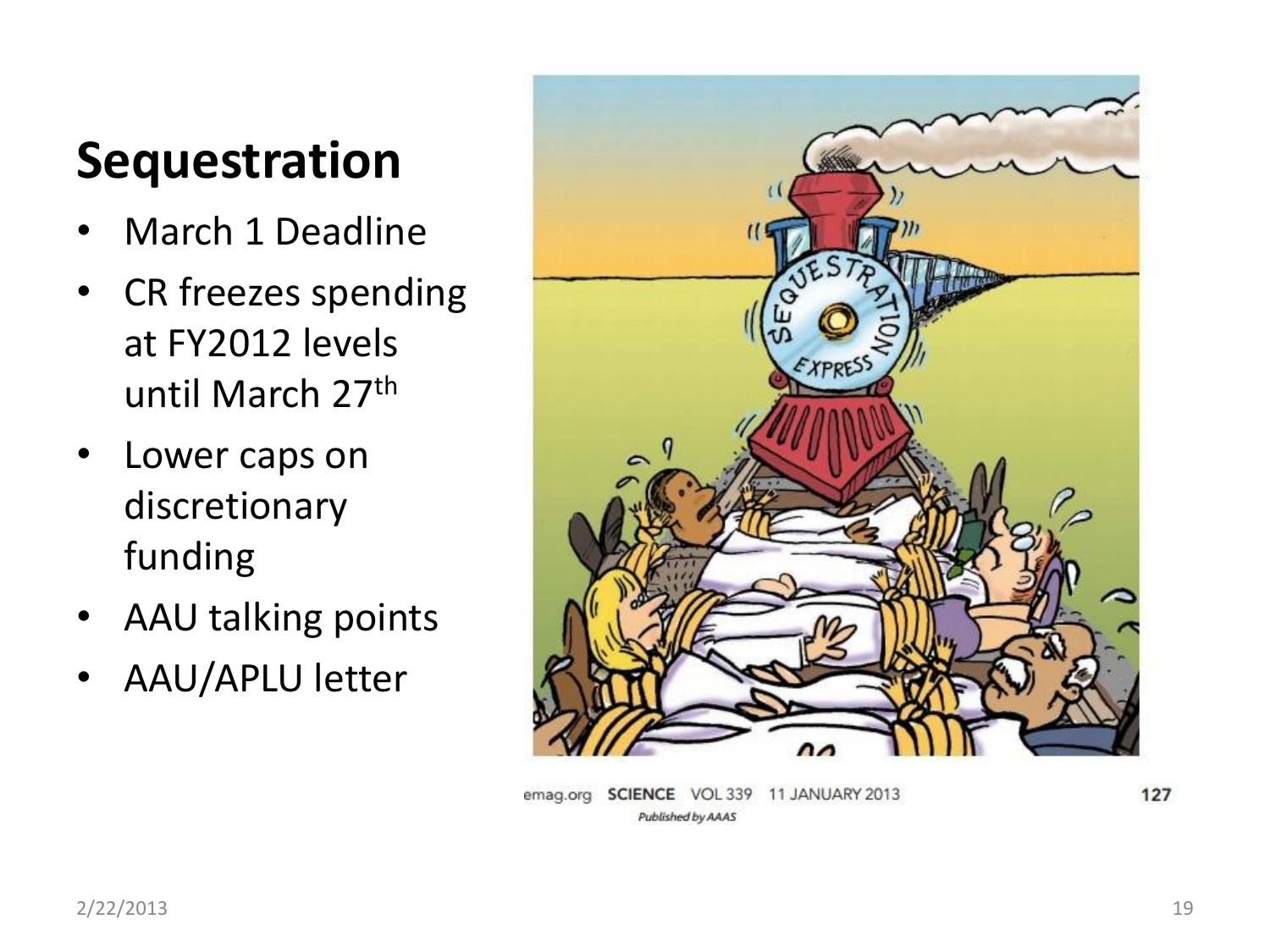### **Key Points: Sequestration and R&D**

- Budget Control Act (August 2011) established 10 year caps on discretionary spending
- BCA caps reduce spending (as % GDP) to lowest level in 50 yrs
- Sequestration would cut non-defense discretionary spending by 5.1% this FY, cuts to continue for decade
- China, Singapore, South Korea double digit *increases* in R&D spending
- R&D and education spending are *investments* in future economic growth and prosperity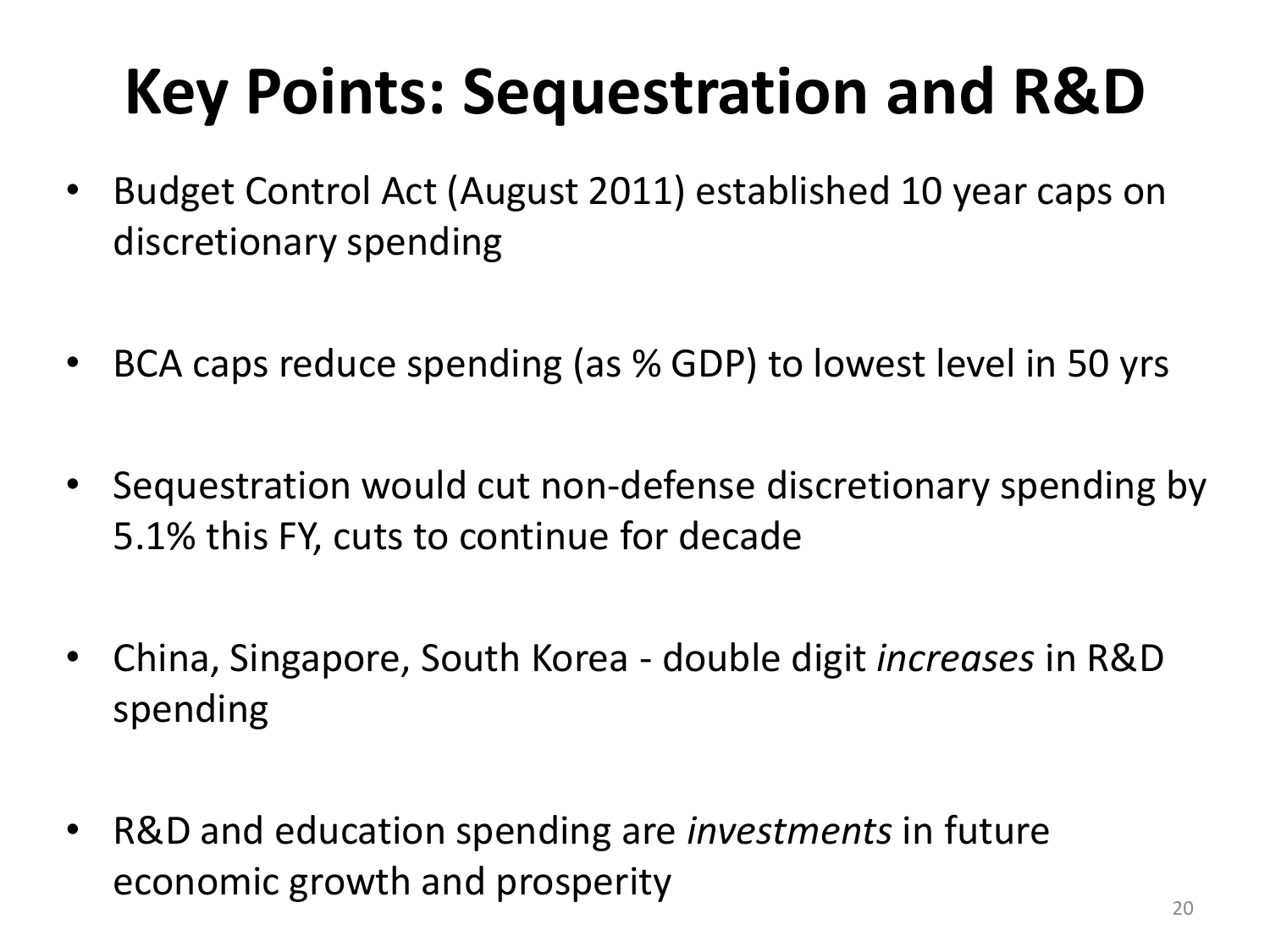#### **Key Points: Sequestration and R&D**

- Cuts would come at a time when we have finally reversed 30 year decline in engineering degrees
	- 2012 ENG BS degree totals likely highest since 1985
	- 2013 and 2014 should be even higher
- Many universities investing in growth in engineering. Federal partnership essential for success
- Local stories important entrepreneurship, engineering jobs in local economy, federal R&D spending cut impact at your university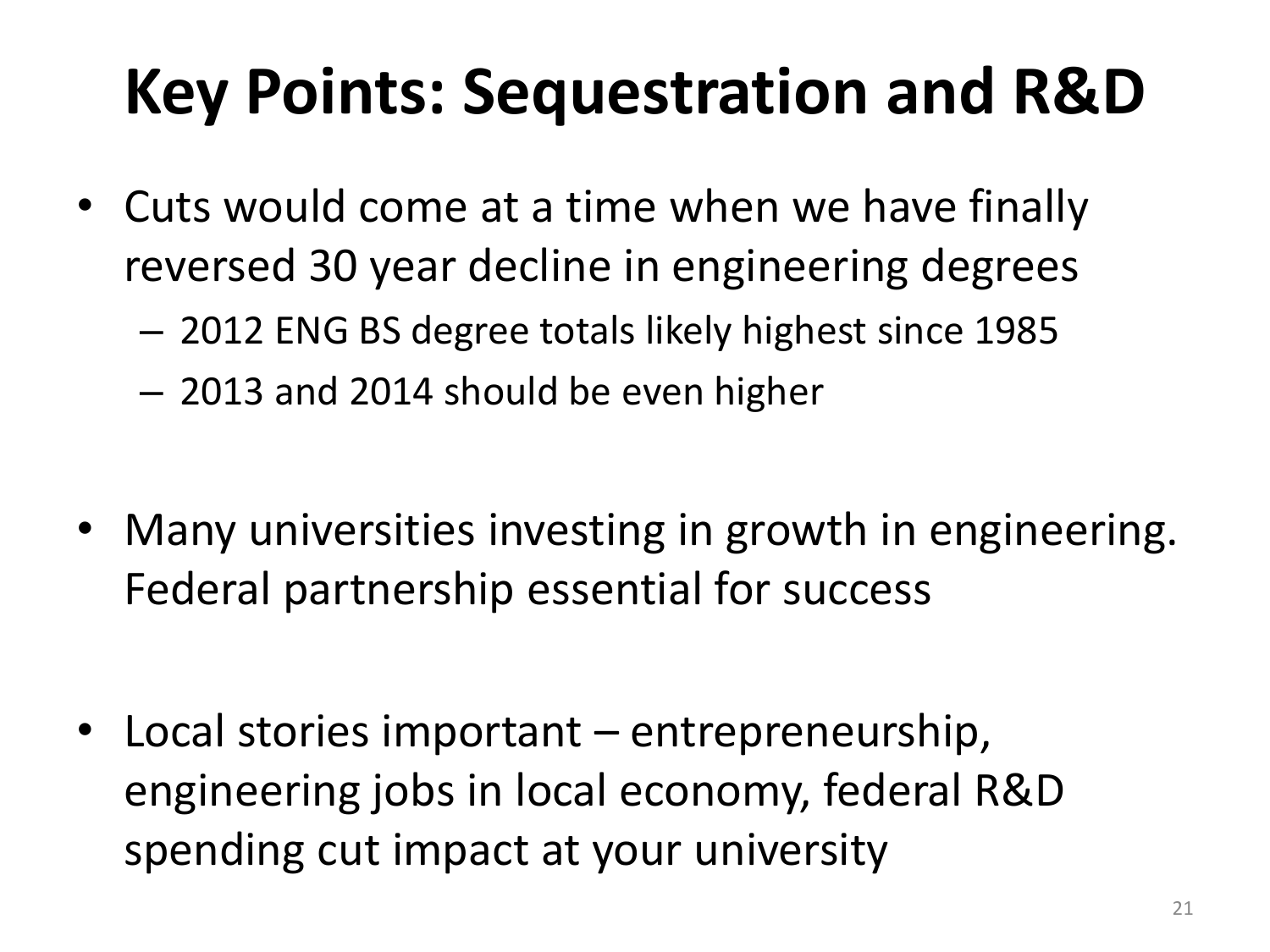## Wrap Up

- Be positive recognizing there are budget issues
- Talk about what is going on in your District/State-how sequestration could affect what you are doing
- R&D has traditionally had strong bipartisan support and we are grateful.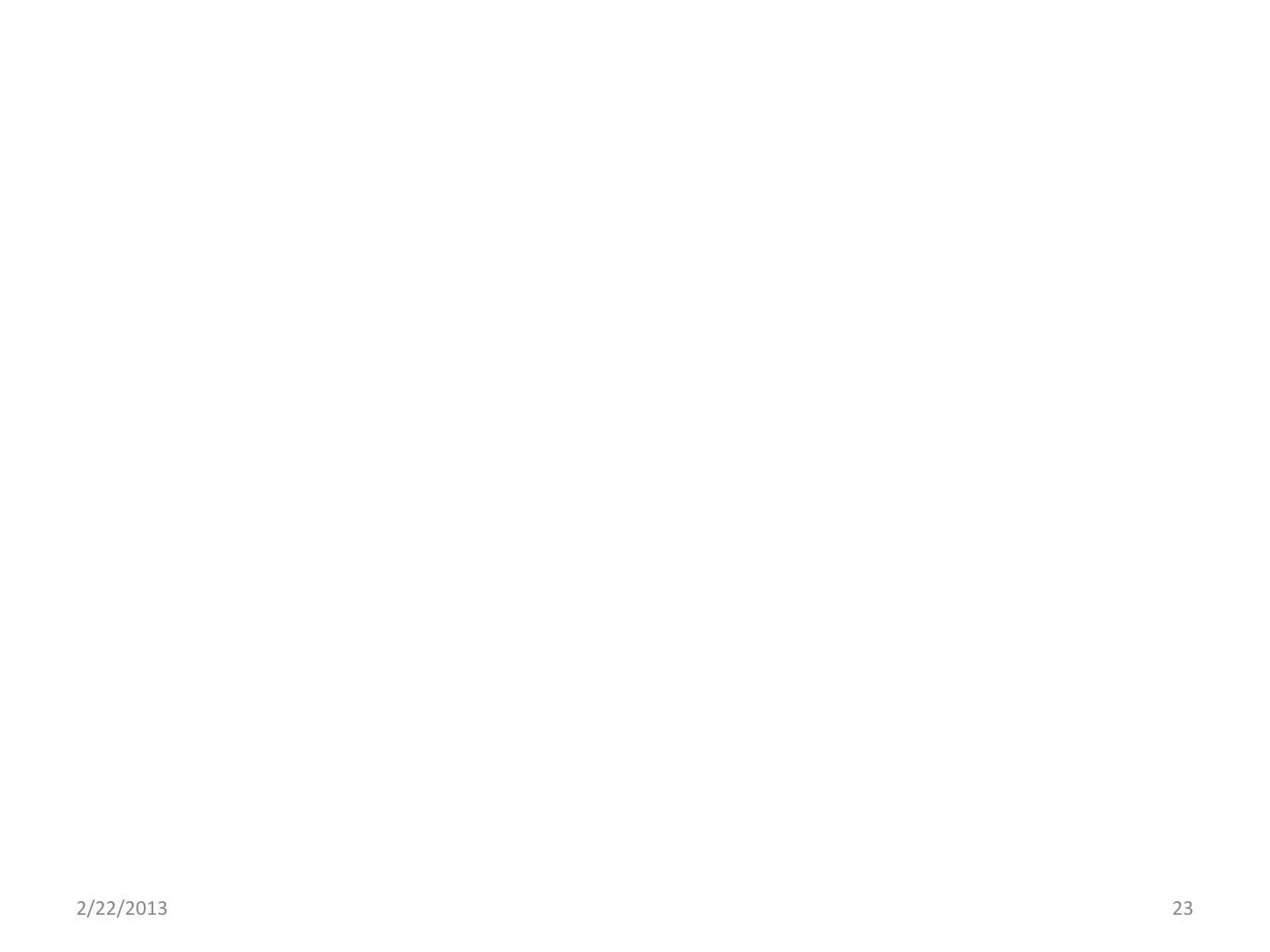#### Budget Status

| Program           | FY2012       | FY13A | FY13R | House Passed | Senate Rpt | FY13Final |
|-------------------|--------------|-------|-------|--------------|------------|-----------|
| DOE OfS           | 4874         | 6001  | 4992  | 4801         | 4909 ?     |           |
|                   |              |       |       |              |            |           |
| <b>DOE ARPA-E</b> | 275          | 312   | 350   | 200          | $312$ ?    |           |
| DOC Loan          | $\mathsf{S}$ | 20    |       | 5            |            | ς         |
| DOC RIP           |              | 100   | 25    |              | $25$ ?     |           |
| DOC LG SPI        | $5\vert$     | 7     | 7     |              |            | 기?        |
|                   |              |       |       |              |            |           |
| DOC MEP           | 128          | 165   | 128   | 128          | $128$ ?    |           |
| NSF Total         | 7033         | 8300  | 7373  | 7333         | 7273?      |           |
|                   |              |       |       |              |            |           |

Figures are rounded

Billions \$

#### Blanks are not defined